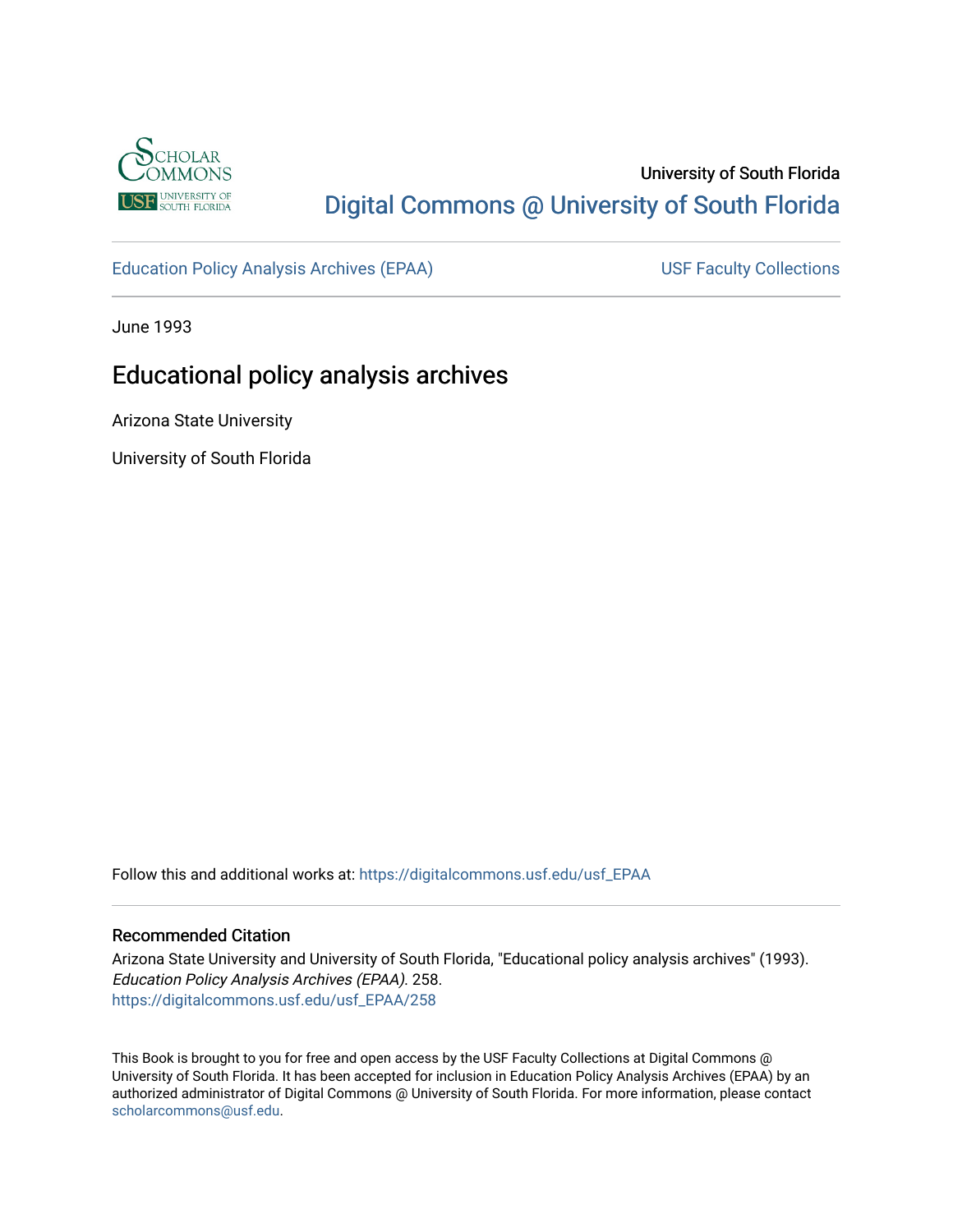# **Education Policy Analysis Archives**

**Volume 1 Number 8 June 17, 1993 ISSN 1068-2341**

A peer-reviewed scholarly electronic journal.

Editor: Gene V Glass, Glass@ASU.EDU. College of Education, Arizona State University,Tempe AZ 85287-2411

Copyright 1993, the EDUCATION POLICY ANALYSIS ARCHIVES.Permission is hereby granted to copy any article provided that EDUCATION POLICY ANALYSIS ARCHIVES is credited and copies are not sold.

# **Learning on the Job: Understanding the Cooperative Education Work Experience**

## **Alison I. Griffith College of Education University of New Orleans**

**Abstract:** Cooperative learning programs in Ontario provide on the job learning experiences for students. This paper analyzes three cases of student work placements described in extensive interviews with students, teachers and co-workers. Some students had enjoyed their work experience while others had not. When the student experiences were situated in the socially organized work processes of the work sites, the diverse experiences were found to have a common theme. When students are able to participate in and make sense of the work process, their work placement experience was seen to be useful for making future employment decisions. Where students were marginal to the work process, their lack of knowledge often translates into an unpleasant work experience and decisions about employment based on an experience of failure. This article suggests that our understanding of student learning on the job would be strengthened by a focus on the socially organized work process.

#### **Introduction**

In Ontario, cooperative education (CE) programs have become a popular way for high school students to "try out" a variety of jobs while they are still in school. Students are placed in part time work settings coordinated through the school and monitored by a CE teacher (Ontario Ministry of Education, (MoE) 1984, 1988a, 1988b.) CE is an acknowledgement of the learning possibilities available at job sites and an attempt to expand the curriculum past the traditional boundaries available in the high school setting. "Courses involving co-operative education can provide modes of learning that take full advantage of educational resources in the community." (MoE, 1984) Students are exposed to the culture of the work site, to the shape and limits of on-the-job interaction, as well as learning some of the tasks which comprise doing the job. Cooperative education (CE) programs have been described as exciting innovations in the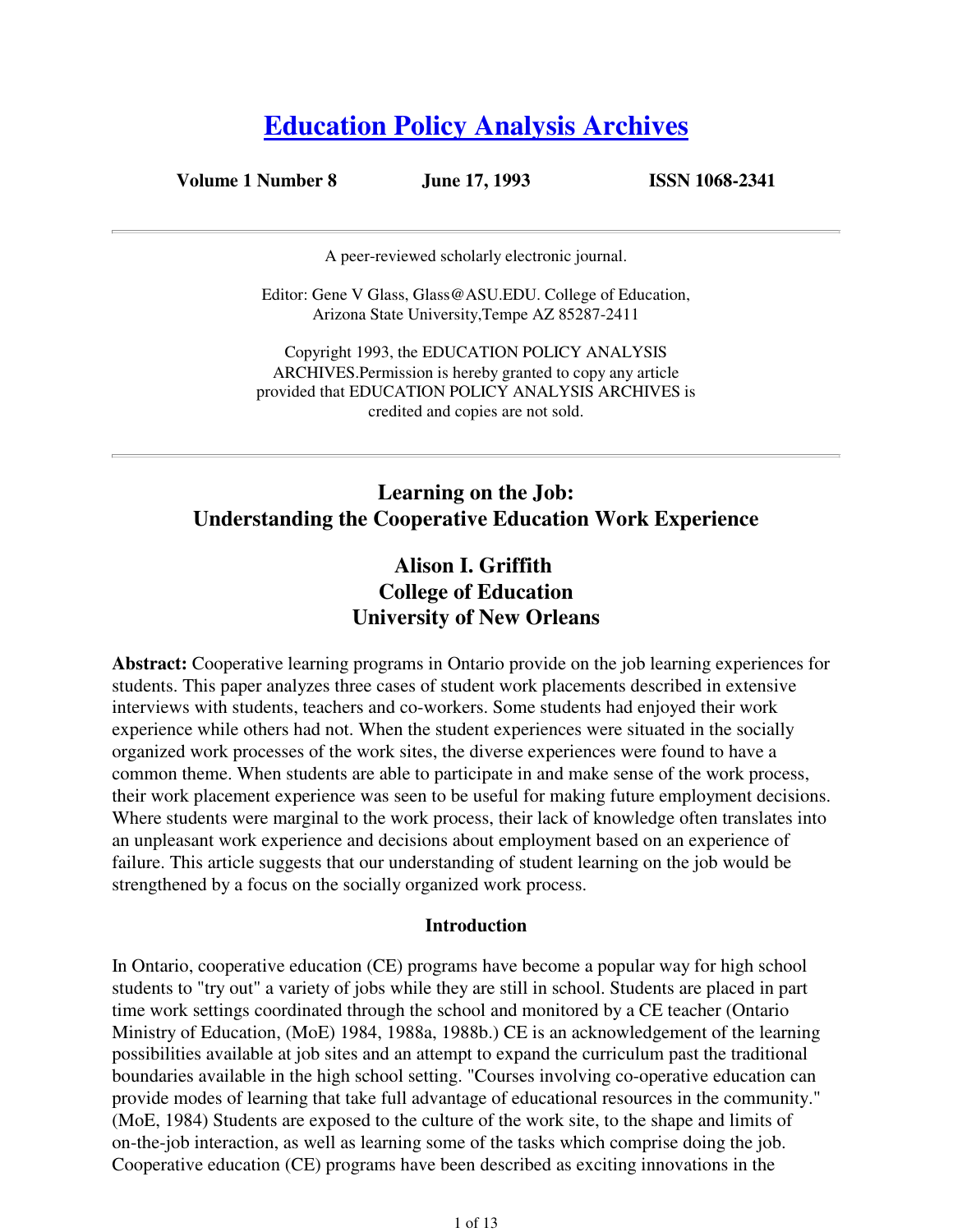educational process (e.g. Moore, 1981, 1986; Nichols, 1985; Scott, 1979; Shaunessy, 1985) and criticized as inadequate to address the changes in the relation between school and work (Cohen, 1982; Watts, 1983.)

In the research reported here, students were asked about their CE experience. They described their work experiences as enjoyable and unlikable, as successful and unsuccessful, as boring and exciting: Some students had enjoyed their placement while others had merely endured it. There was a striking lack of similarity between individual experiences and an even more striking similarity between the ways they described the work experience. Typically, their accounts focused on individual work habits, individual attitudes, individual skills.

There are a number of ways to interpret or represent experience. Individualized explanations locate the experience in the individual student: problems, difficulties and successes in the work place become directly attributable to the individual. When the success or failure of the work experience is a matter of individual preference and competence, the learning possibilities on the job become merely possibilities for learning about self--individual work habits, individual attitudes, individual knowledge. The interpretive framework of individual experience places the social sites within which individual experience occurs -- the school co-op program and the work placement -- outside the analysis. Indeed, the "world of work" that is the focus of the CE experience comes into view merely as the context within which the individual has learned about herself or himself.

In this paper, I suggest that the diverse student experiences can be understood socially as well as individually. As Moore (1981, 1986) has pointed out in his discussion of the curricular features of experiential learning, the social context of a student's work placement is an integral part of the learning possibilities of the CE work site. I want to extend that understanding to show that our understanding of CE work placements and student experiences can be enhanced by an inquiry into the textually mediated linkages, connections, communicative patterns, productive processes which constitute the social relation of the work-education program. In this way, we can begin to see cooperative education as an historical process which organizes the work of educational staff, students and workers in particular work sites. We will be able to see the social processes which organize cooperative education as schooling for the "world of work."

In this article, I outline three CE work placement sites: Marie's clerical work in a community college, Kathy's caring work in a private nursing home, and Lorraine's work in a day care center and in a kindergarten classroom. Through their accounts of their on the job experience, we can see that work is organized both experientially, as a series of tasks, and organizationally, as a work process in which one task articulates to another within an organization and often across organizational boundaries. Using a conception of work as a socially organized process linking people within and across job sites, student experience comes into view as shaped by the extent of their involvement in and knowledge about the work relation. Being able to "figure out" and participate in the work process, not simply doing the tasks of the job, shapes the quality of student work experience.

When we place individualized explanations into the larger social context, the striking dissimilarity of student experience comes into view as configured by the inter-section of the school co-op program, the social relations of the work site, and the individual's ability to organize their participation on the job.

### **The Data**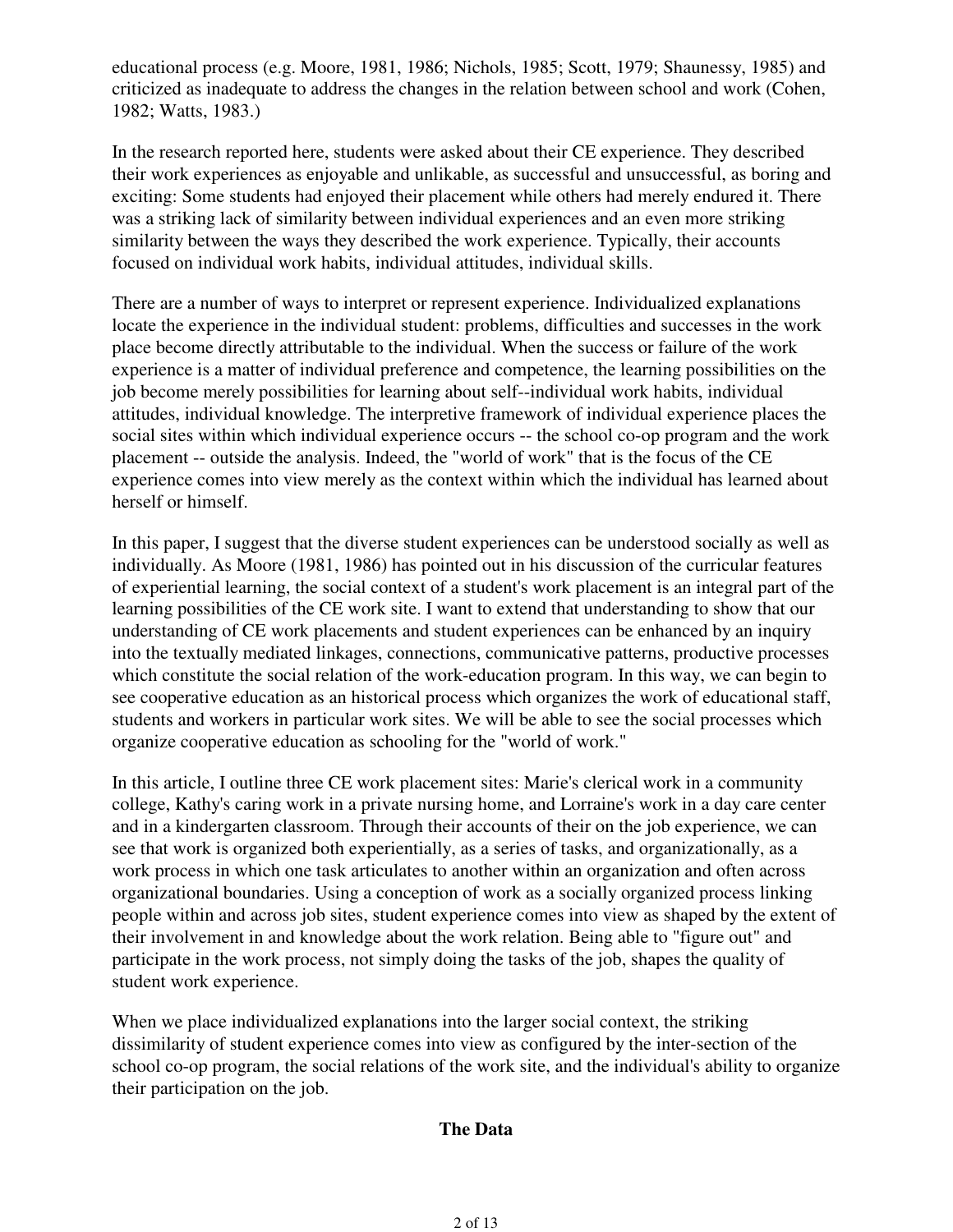The interviews and observations that form the data for this article were drawn from a much larger data base collected for a research project funded by the Canadian Social Science and Humanities Research Council, "Project Learning Work." Students in several regions of Ontario were selected as "focal students" by the Project Learning Work staff. Interviews were done with these students, their friends, their co-workers, supervisor, parents, and teachers. Observations were made of the students in their schools as well as in their work placements. Students in some CE classes kept reflective journals that were made available to the researchers.

The data selected for this article was comprised of interviews and observations around three focal students as well as the reflective journal of one student. These students were selected primarily because of the breadth and depth of the information about them. The data focus on these students and their placements in clerical work, nursing work, child care work, and teaching work in a kindergarten classroom. The interviews were conducted throughout the school year by Jeff Piker with two "focal students", their families, teachers, and friends in one school district in a small city in Ontario and by Roger Simon with one "focal" student in another Ontario school district.

## **The Social/Textual Organization of the Work Site**

Work sites are hierarchical divisions of labor. They are sites within which tasks and jobs are concerted by a production process. All work sites are socially organized work processes and it is this feature of work that I want to emphasize here.

Student experiences on the job are located in a work site embedded in the social relations of production and selected by the school as a site in which learning can occur. Students enter a work site, bringing with them their personal histories, personalities and skills. Those personal traits are selectively taken up in the work site: a social easiness aids the interaction between clerical worker and college students; an understanding of professional demeanor facilitates the interaction with a nursing home resident. Other individual skills are inconsequential in a particular work setting: for example, the ability to mend socks is not a skill required for clerical work. In this sense, the work site is super ordinate to the student entering. While students participate in the work site and thus shape the work process, the work placement is organized generally; that is as a social organization which structures the work of all who accomplish its operation.

In our society, the social relations of production are linked by textually mediated work processes (Smith, 1987; 1990a; 1990b). In a given work site, workers engage in tasks structured by the work process of the department office, of the nursing floor, of the day care center, of the kindergarten classroom. This is the work experience. At the same time, work processes are organizationally linked through documents to other work processes in the same institutional setting and, often, across organizational boundaries. That is the organizational process. Work experience is textually mediated by documents, forms, communicative strategies administratively organized to accomplish the work process. The interaction of text and worker constitutes the particular work process of the work site, producing, for example, the medication routines specified by patient records, copies of memoranda specifying the deadline for course grades, or the curriculum for early childhood education. The particular organizational character of a work site is maintained by documents which order the work of employees as well as the interactions between them. Some work processes are more thoroughly textualized than others. For example, clerical work is a primarily textual work process while day care center work is much less so. Nonetheless, both are textually mediated. To clarify this approach, let us explore a simplified description of an apparently non-textual work processes.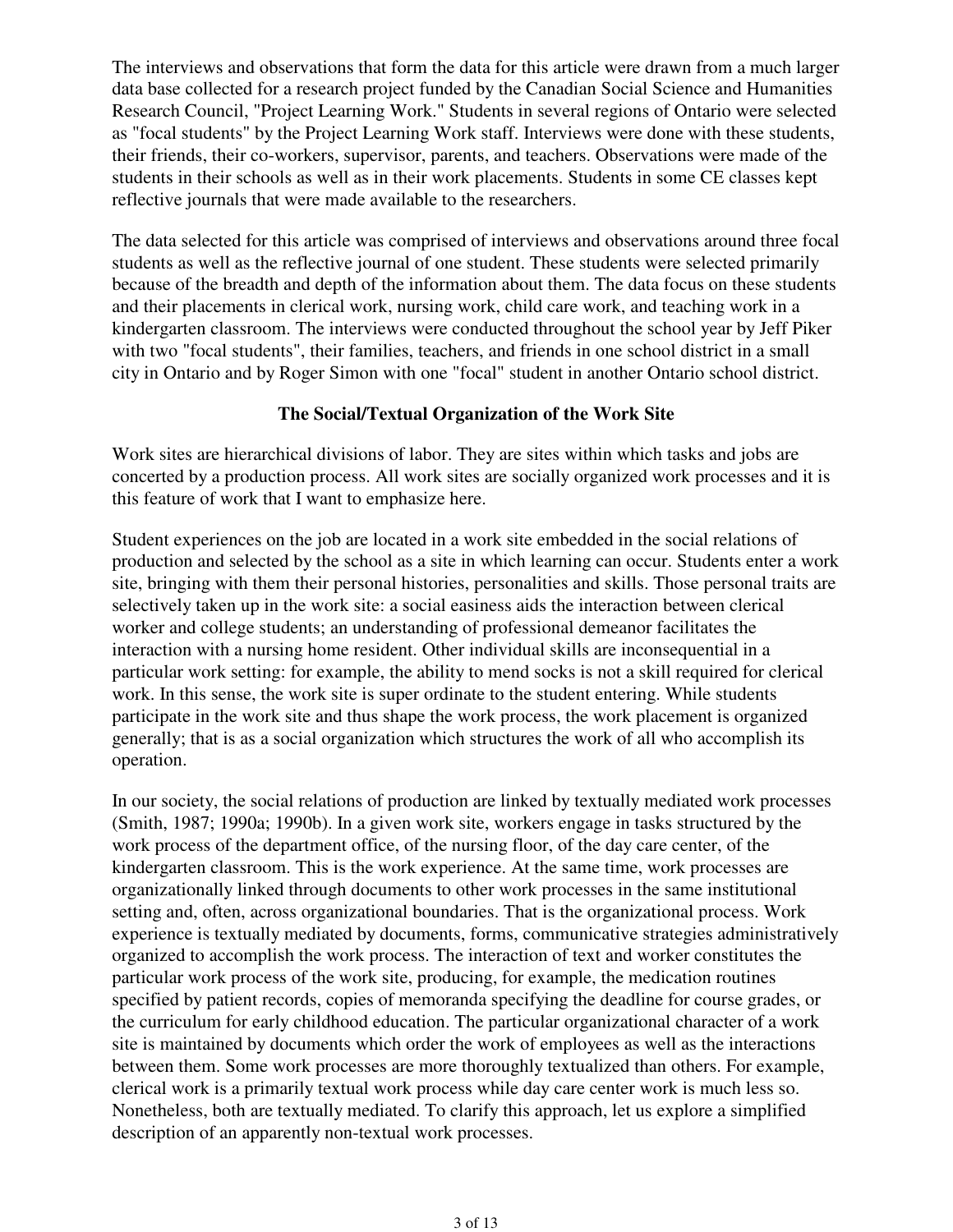Work in a day care center is organized in relation to textual processes that shape but do not fully determine the work process. They are present in the everyday organization of the work process: government policy limits the number of children enrolled in the center; developmental play based on the child psychology discourse is organized for the children by the workers; descriptions of the children's day are recorded for the parents; post-secondary certifications in early childhood education are required for employment in a day care center; government subsidies are provided for some families whose children attend the day care center; accounting records are required for documenting the day care center as a business; and so on. These textually mediated relations and others intersect in day care work shaping the limits and possibilities of action within the day care setting. While the textual relations are certainly less visible than those we would see in a clerical work site, they are nonetheless present and integral to the (apparently) non-textual work of caring for children.

This conception of textuality highlights the socially organized character of work experience. It allows us to see the coordinative aspects of the job site and gives us access to the organizational structuring of the work process within the work place and across institutional boundaries.

## **Understanding the Student Experience**

We begin in the particularity of the student experience of cooperative work placements. The students, three young women, did clerical, teaching and nursing tasks. The clerical student enjoyed her placement but both she and her supervisors did not feel she would make a good secretary. The nursing assistant disliked her work in the nursing home although other staff commended her as a good worker. The third student had two work placements, one in a day care center and one in a kindergarten classroom. The day care placement was initially confusing and often frustrating, while the kindergarten classroom was enjoyable and insightful.

There is no doubt that the clerical assistant behaved in ways that appeared to be less than responsible to her co-workers. The nursing assistant seemed to have an "aptitude" for nursing work; but she disliked the work of the nursing home, in part because it was "not real nursing work." The student placed in two early childhood education settings was critical of her coworkers and supervisors at her day care placement and was enthusiastic about her classroom experience. Different work sites produced very different experiences.

As noted above, individualized explanations which attribute the work placement experiences to the student's attitude, personality or aptitude may be experientially accurate but they are nonetheless partial. What are the common threads that link one experience to another?

In the work sites analyzed below, the textually-organized relations in the work site typically provide the framework for the tasks of the work process. The student's experience of their work placement is intimately tied to their location in that processual, textually-mediated order. Those students who were pleased with their CE placement had been able to build from their knowledge of the tasks they did to an understanding of the work process. Few could describe this process except in terms of "fitting in" or "figuring it out". Nonetheless, they characterized their work experiences as "useful" and as helping them decide whether that kind of work was worth pursuing after leaving school. Those students who characterized their work experience as unsuccessful had been unable to link the tasks they did to the socially organized work organization of the work site--they had remained marginal to the work process.

### **The Clerical Work Site -- Marie's Experience**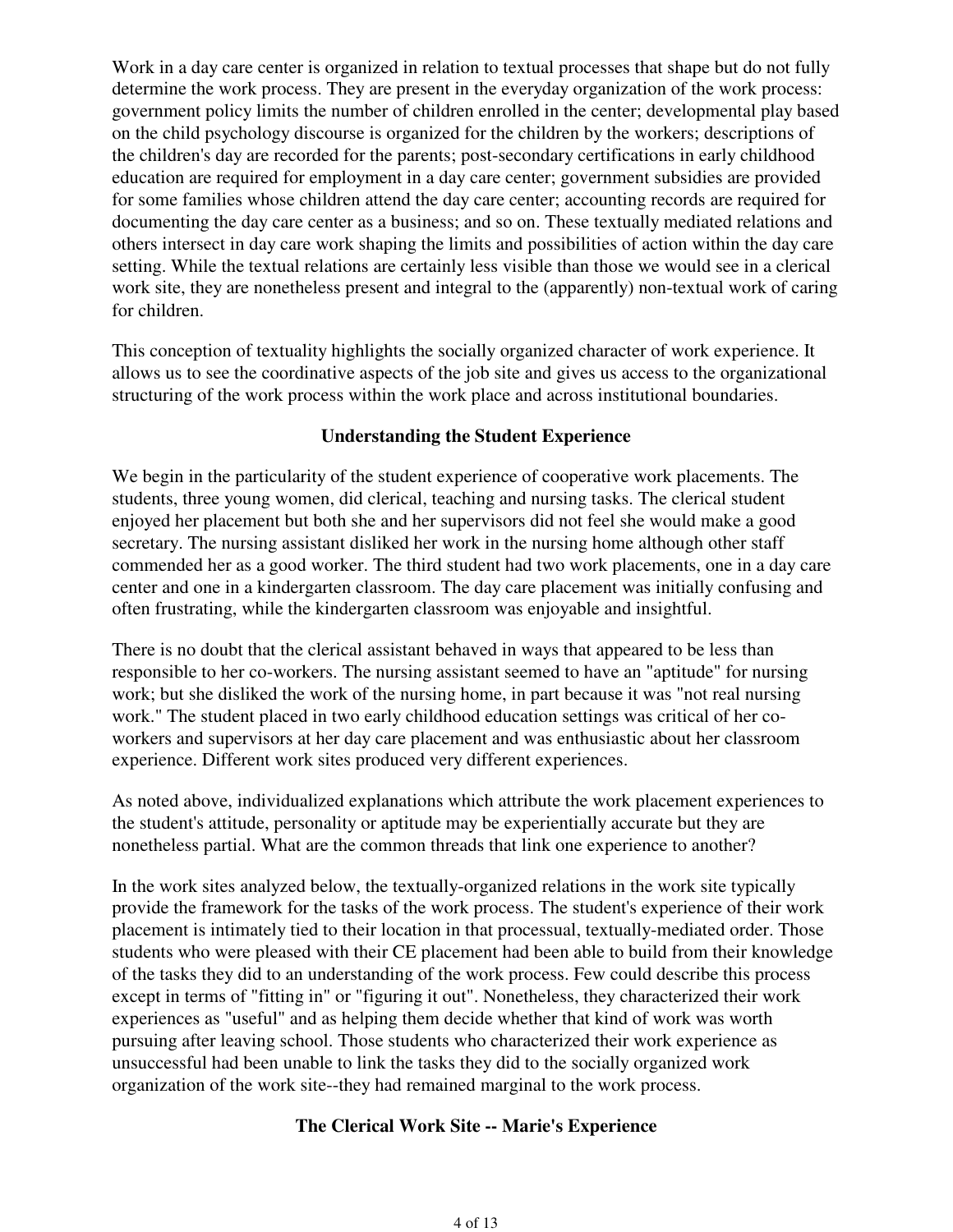(Interview with Marie's supervisor and co-worker.)

*Jeff:* How about tourism? Do you think that she learned much about tourism? As a field or whatever?

*Sally:* No, she, because she didn't get, get into that enough, like there just wasn't the opportunity or the ability, like, it was just the work that she would do was basic, general, copy this or that.

The clerical work placement was in a department office in a community college and it was Marie's first CE work placement. The department office is the center for the department's administrative activities. The complexity of the work organization is difficult to appreciate outside the setting. Some of this complexity is visible in this selection from Jeff's observations of the skills and tasks of the work site.

...typing of various sorts; responding in the tone of the office to students and anyone else who comes in -- developing the tone of the office, the warmth, the hospitality, the service -- providing a service or giving information in a certain kind of way; knowing the college and how it works -- where various things are within the college, services, information, assistance, specific people; the copying machine; the fairly complicated telephone apparatus; the process of organizing departmental and college conferences; filing and record keeping -- where the relevant files are, where to store things -- and then all the students and all the records that have to be kept for them; maintaining concentration with all the interruptions.

The quotation shows clerical work as a work process which links one set of activities with another through documents. Clerical work is a subordinate work process constructed specifically to facilitate the organizational work of managers and administrators. It maintains the textual organization of the social relations of production in which it is situated, in this instance, the textually organized relations of postsecondary schooling.

The clerical work process structures the tasks which must be done and therefore, the skills required. Sally, Marie's supervisor and coworker, described her knowledge of the work process in very general terms as: "You just have to have a feel for it." Having a "feel for it" is knowing which tasks have to be done, the order in which they must be done, and the events which are likely to interrupt the daily scheduling of work. It is knowing that clerical work is not simply a series of tasks. Rather it is a process which links one set of tasks with another; links individuals across work sites; links the depart- ment to the larger tourism industry; and so on.

At the experiential level, clerical work is easily described as a series of tasks. Marie describes to Jeff the variety of tasks she has completed that day:

"I had to type three lists out. Student's lists for this semester, second semester. I had to do that and had to alphabet one, like one wasn't in order so I had to do that. And there had to be names added so I had to type it. That's what I did, and then I went to the copier."

But conceiving of the process as a series of tasks holds us to the experiential level that excludes "having a feel for it". "Typing three lists" is creating the textual record which connects the work of individual students in tourism courses to the credentialling processes of the community college and to employment possibilities in the tourism industry. Getting the work of the department done -- the clerical task of typing student lists -- constitutes one part of the textually organized social relation of post-secondary schooling.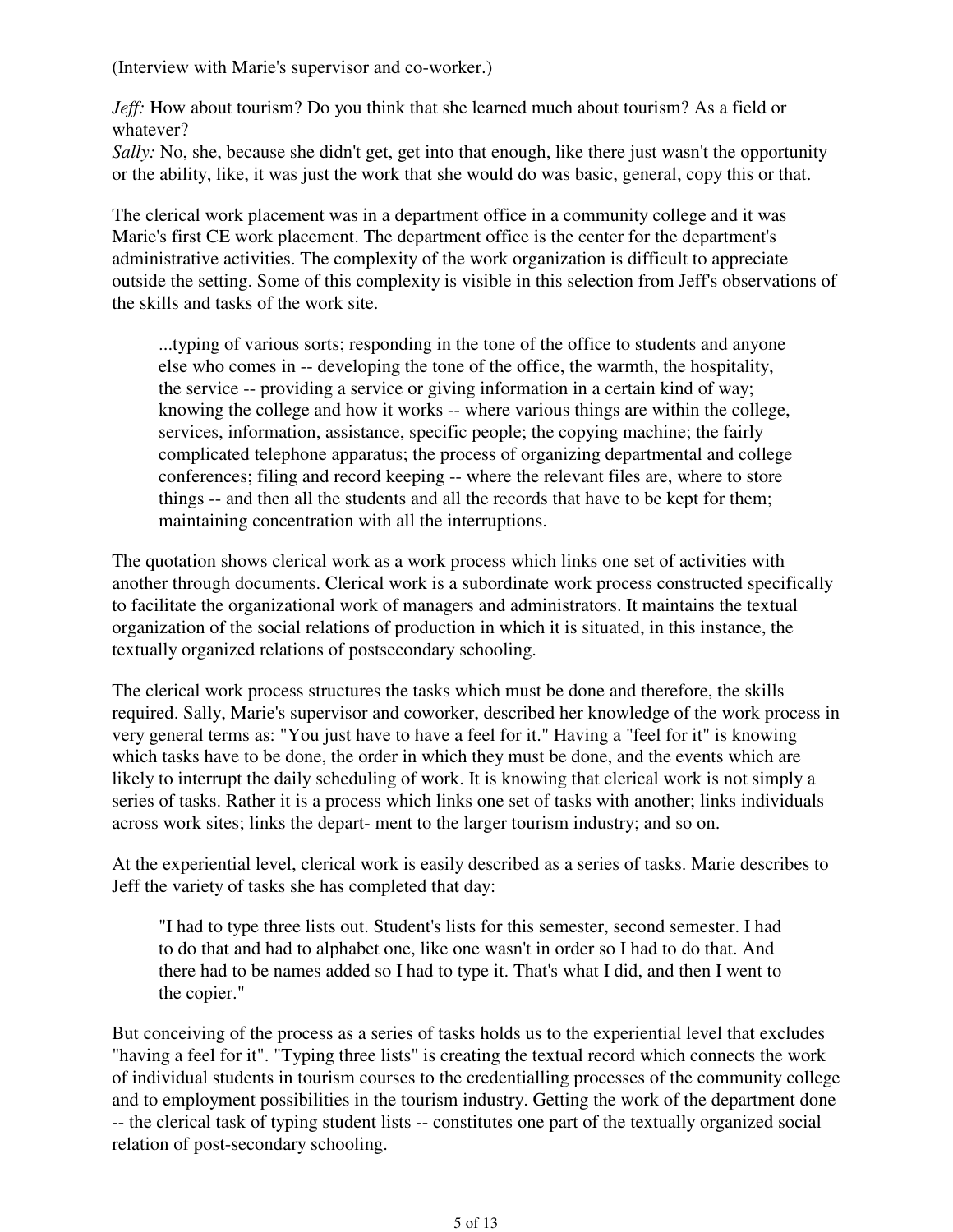The tasks done by the student were part of the clerical work process of the work site but were organized in relation to her school schedule and her low clerical skill level rather than by the work process of the department. The tasks she did were not visible to her or her co-workers as "meaningful work." Her immediate supervisor suggested that:

"I actually, I just think, um, that it was sort of a waste of time that few hours every afternoon. She just couldn't get into anything and then, you know, you're gone again for another day or so, .... Its just, its just so hard for someone to be dropped into an area like, like a school division like this, have no knowledge of it at all and to really learn anything."

The tasks done by the student were part of the clerical work process of the work site but were organized in relation to her school schedule and her low clerical skill level rather than by the work process of the department. Where her work was "important" to the department office was in her ability to handle the student inquiries. Marie enjoyed answering the questions from college students who came to the department office; what the department administrator called her "social skills." When interviewed during her next work placement in a small retail shop, she described her work in the clerical placement as having shown her that she was "good with people" and having helped her decide that she preferred retail work to straight clerical work.

In reviewing Marie's experience, we can see that it had several features which contributed to her and her co-worker's dissatisfaction. Marie's time on the job was shortened by the college strike and she had less time to learn the job than is usual. Her supervisor was unsure of what was expected of her in a training situation, confiding her lack of confidence to the researcher. Marie was absent from her work placement more often than her supervisor thought necessary or desirable. It is indeed likely that Marie's low level of skills and poor work habits contributed to her unsuccessful work placement.

But our dissatisfaction with individual explanations pushes us to recognize individual limitations as only part of the story. We also need to pay attention to the socially organized work process and Marie's relation to that process. Prior to Marie's entry into the work site, the work process is administratively organized to get the job done. Learning the relation between the tasks of the work site and the work process allows the student/worker to get "a feel for" the organization of the work site. While this does not guarantee that student/workers understand fully the work process in which they are involved, they are at least linked to an organizational logic that makes what they are doing "meaningful".

Marie's work was not integrated into the work process of the community college department office except during her interaction with students at the front desk. Rather, it was organized on a piecemeal basis: tasks were chosen in terms of what could be done in the time available and by a student/worker who had little time and clerical skills. As Peterson points out, some "... jobs are designed and work is organized ... to inhibit learning." (1986:169) Marie's work in the department office became a series of disconnected tasks which both she and her co- workers were not able to see as "meaningful tasks." Marie was unable to participate in and learn that work process. However, in her interaction with college students at the front desk -- answering questions, directing students to teachers' offices, collecting course materials -- she was able to successfully participate in one aspect of the work process of the department office. It was this experience that showed her she was "good with people".

### **The Nursing Home -- Kathy's Experience**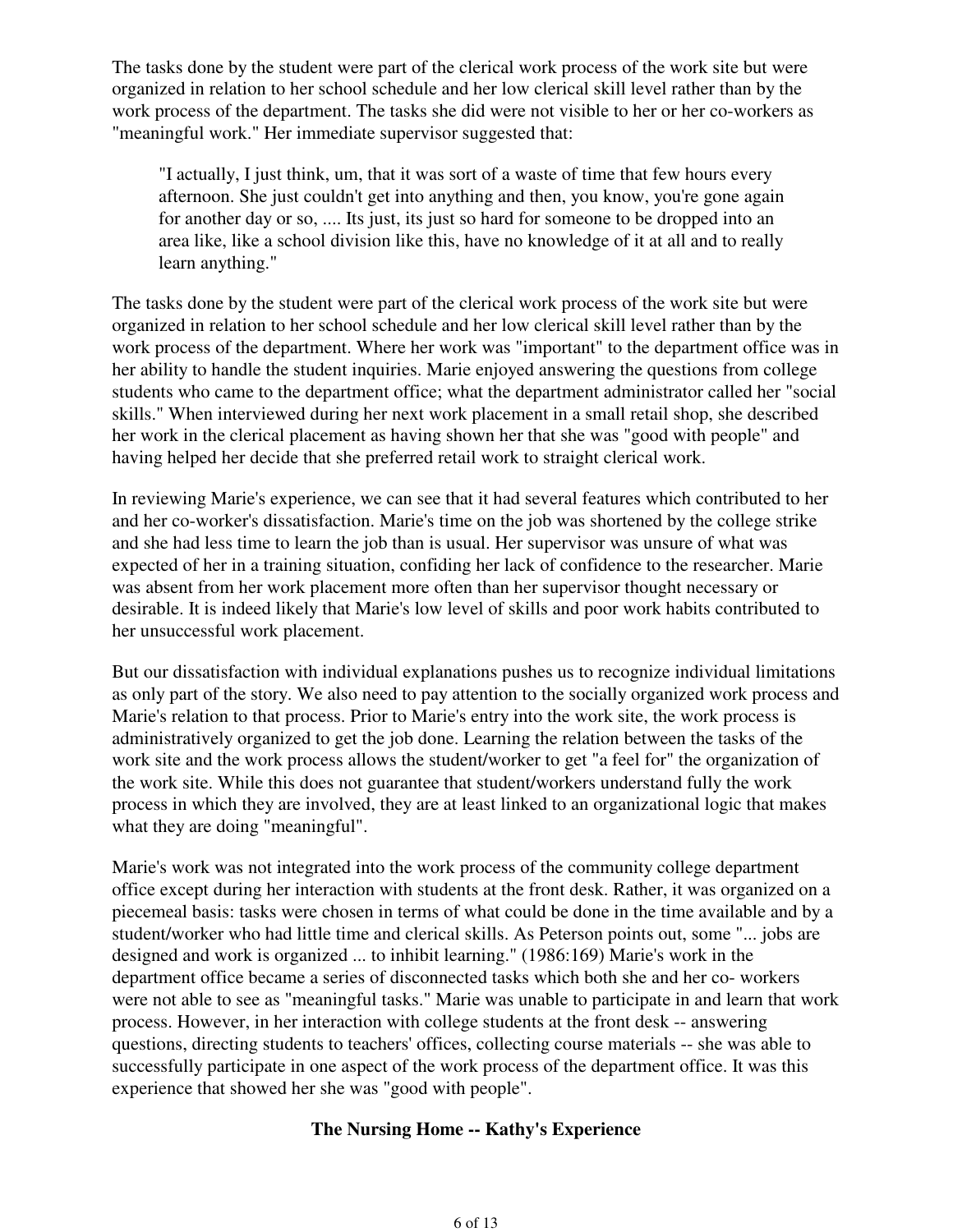(Interview with the student.)

*Kathy:* "Um, like the first day you're going to notice a lot of things and it's going to put you back a little, - like, um, - you go up there and you see all these people just sitting there, lying around making noises. That can be a shock! And the smell - it could be a shock! And there's some of the things, like taking people to the bathroom and stuff -- is not your basic daily things - so it takes a bit of getting used to -- so, if you feel like, if you feel uncomfortable with it for the first couple of weeks, it wouldn't be unusual. Because it's not the type of thing that you, that's normal [laughs] - it's not something that most people do! ha - so it's something that takes getting used to."

The second work experience we want to look at Kathy's in a privately-run nursing home. The nursing home is an Extendicare facility which means that the residents are subsidized by the provin- cial government. As described by the nursing home administrator, Extendicare facilities are part of a larger, interconnected and textually-organized, health care system. The entry of people into the home is on the basis of their application to Extendicare and on a record of a medical assessment for nursing home placement by medical personnel. The patients' chart accompanies them if they come into the nursing home from another hospital facility. Nursing home residents who do not need full time nursing care are charted by the staff on a "flow chart." Others who require medication and constant nursing care are charted more completely and their records kept in the nursing sta- tion. It is a work process which is organized on the basis of records which will give adequate information to each shift of nursing staff, to physicians, physiotherapists, occupational therapists and will provide for reports to the relevant government departments responsible for the Extendicare process. The documents provide for both the funding relation and the work process of individual nursing staff.

The work of the nursing home is organizationally structured by this textual relation but, experientially, revolves around the residents, their health, their moods, the managing of physical needs and the social interactions required to make the nursing home pleasant to live in and work in. The second floor of the nursing home (where the student did her work placement) had 32 residents, mostly women, and a staff of 4 nursing aides plus other non-nursing staff. Kathy describes the residents she works with as individuals with specific needs and idiosyncrasies: "They each, like, a lot of them can't talk, but are you know, are really very coherent but they all have their own little personalities and they're all kind of, they all have their own little oddities and they're kind of amusing sometimes."

Some of the residents are "difficult". Nursing work is strategically managed by staff through highly organized work routines -- activities, meals, even toiletting are done at the same time each day. Kathy's caretaking tasks in the nursing home are textually organized by the funding processes of Extendicare, by the everyday routines of the nursing home, and by the medical and psychological discourse of gerontology. Kathy is learning to use concepts drawn from this discourse to describe patients and, thus, her work with them. "... like, you try, you try the, uh, the sensory stimulation and uh, reality orientation or something like that. I think that's what they call them." These textual relations, and others not described here, construct the shape of the nursing home work process as well as organize the tasks and interactions which Kathy describes as her work.

Kathy was very adept at picking up the work process of the nursing home. In contrast to Marie's placement described above, Kathy had little trouble fitting in with the work routines and learning the work process. Nursing work is a work organization that lends itself to, and indeed in some instances, requires working with another person. Kathy was able to attach herself to one of the Health Care Aides who then showed her what to do and allowed her to help with the general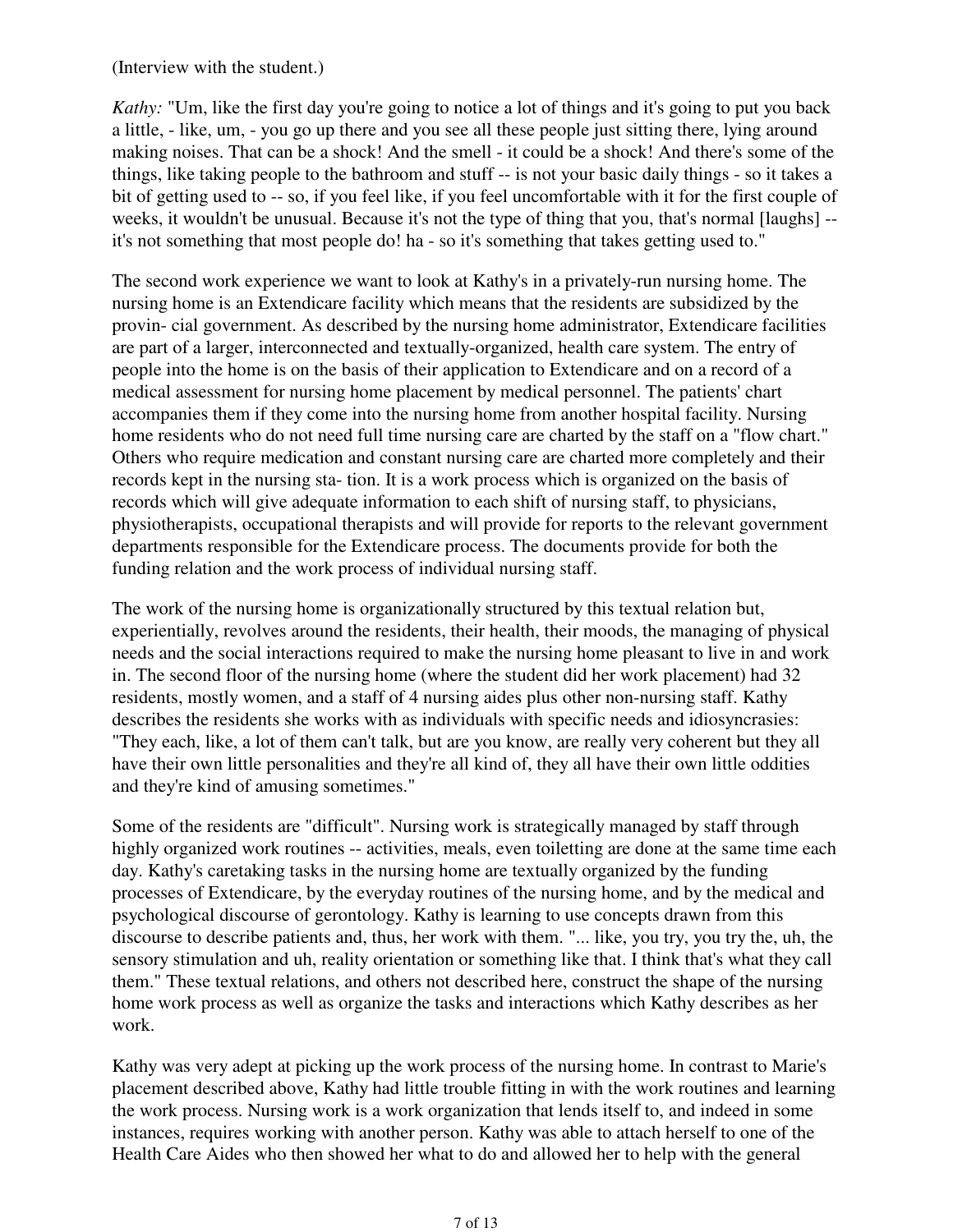caring work. Kathy describes this work organization as one which is necessary in order to learn on the job:

"I go in and the first thing I do is I find a nurse....like one of them will say, well do you want to come and help me and that type of thing and I just come and go with them, and just wherever I'm needed, like I don't know why. Now I just know where I'm needed."

Kathy's CE work placement experience was very different from that of Marie's. Kathy did not like her nursing home experience, but she was highly appreciated by the administrator and by her co-workers. She participated in all aspects of the nursing home process open to her. Kathy became as fully involved in the work process of the nursing home as was possible within the scheduling limits of the CE program. Her tasks ranged from making beds to joking with the patients/residents to filling out the nursing records when necessary. Kathy's recognized competence was tied to her ability to participate fully in the work process in terms of knowing which tasks make up the work process; therefore being able to anticipate task ordering; and being able to maintain the personal interactions with residents and co-workers which construct the residence as a home for the elderly.

Kathy's work experience met the goals for CE placements while Marie's did not. Kathy was able to learn the tasks of the nursing home; work effectively with staff and residents; and was able to use the experience to inform her choice of career after her schooling was completed. A major part of this congruence between placement and CE goals was Kathy's involvement in the work process of the work site. She was not marginalized from the work process and was able to participate in all aspects of the work. The tasks which comprised her participation in the work process were visible to her as part of the work of the nursing home and her completion of the tasks was visible to the staff as "doing the job."

## **Child Care and Teaching Work -- Lorraine's Experience**

The final instance of CE work is the that done by Lorraine, first in a day care center, and second, in a kindergarten classroom. Lorraine's work site placements provide us with a confirming instance of the analysis presented above.

Lorraine's first placement was in a privately-owned day care center. While she enjoyed working with the children, she was critical of the administration and staff of the center. Her second placement was in a kindergarten classroom in a local school. She was given a fair amount of training and responsibility at this placement and was enthusiastic about the work of her supervising teacher. Lorraine went on to take an Early Childhood Education diploma program at a community college. Her CE work experience was instrumental in confirming her choice.

Both work sites are textually mediated, the classroom more directly than the day care center. Both work sites involve working with children but they are different work processes. In attending to the textual organization of the two work processes and to Lorraine's participation in them, we can begin to see some of the differences in the work site which helped to shape her very different work experiences.

Lorraine describes herself as "always wanting to work with kids." Her first placement was in a privately-owned day care center. She had done summer babysitting jobs and had some sense of herself as being capable of working with and caring for children. Nonetheless, while the tasks of her day care work placement were not difficult to grasp, the work process was not easily visible.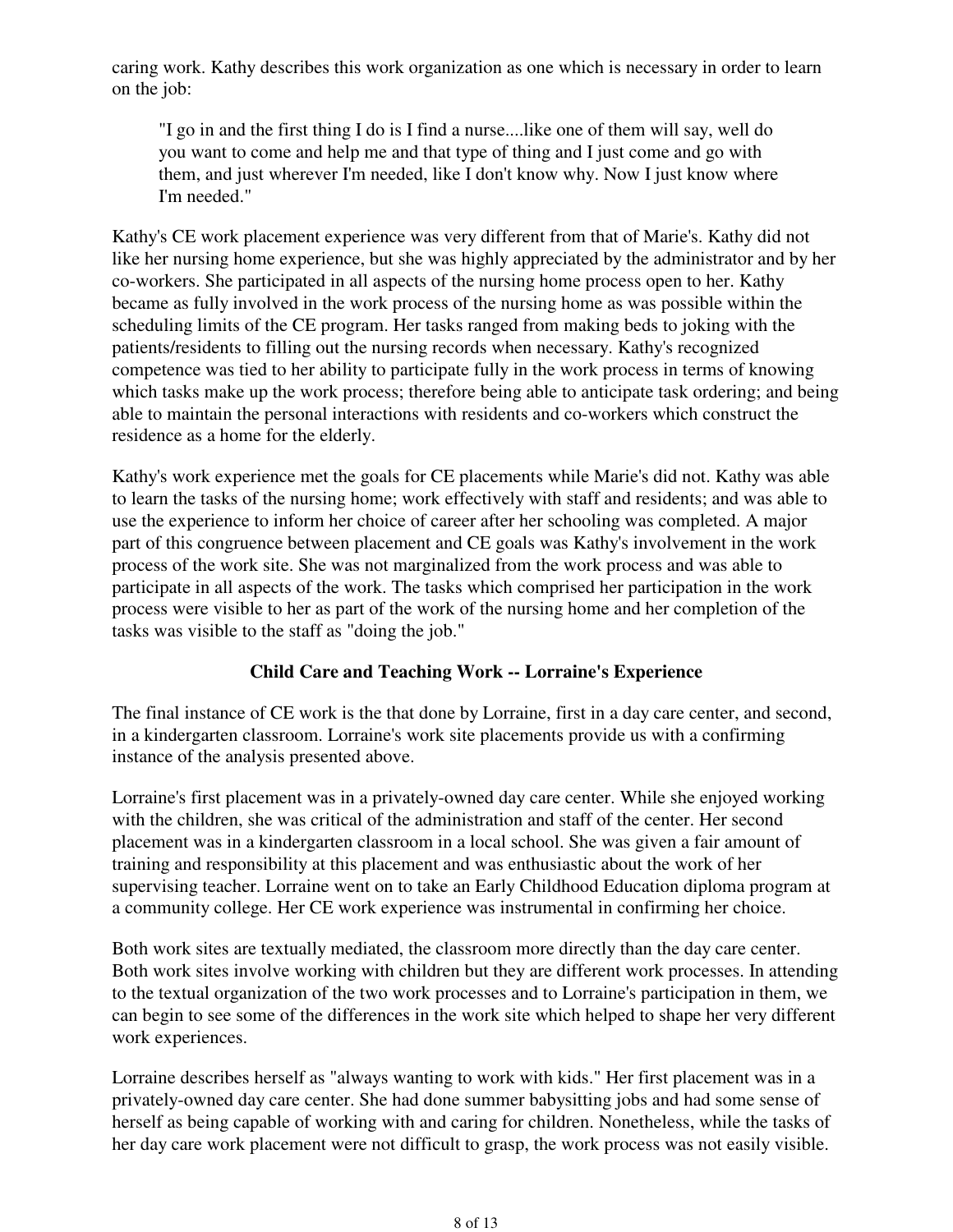As she described her first few days:

"Well, when I, the first day I was there, I mostly stayed back a bit and watched. And I'd sit down at the table with them, as soon as I walked in, they were doing puzzles, and I goes to them: What's that; what's that. Right? And then, uh, ... the little kids were starting to talk to me and then the second day I went and I'd sort of like watched the day before, so I knew, like, sort of what the routine was. And then, they'd be drawing like they were today, and sometimes the paper has, like blue lines on the other side, because it's just like a scrap paper that they get. And the kids would turn them over and start scribbling. And then I'd be right beside them and [the supervisor would] go: No, don't do that. Like to the kid, and I wouldn't know, because she never did tell me, and I'm sort of going: Oh. And I feel stupid because I'm watching the kid and I didn't know that they weren't allowed to draw on the other side of the page [laughing]. And, it's just quite a few times that that's happened. .... she just does it and I'm supposed to sort of click in and see what she's doing. .... Because she never tells me, you know. And I always just figure out stuff myself."

In her first days, Lorraine did not know the relevances that structure the work process. After several weeks however, she knew the work routines and was able to organize her own work accordingly:

*Nov.12 Reflective Writing:* ... Tuesday was a great day for me. Rose called in sick and didn't come in. So until 9:00 AM I was with my kids in Louise's class. Then at 9:00 AM Louise and I took my kids downstairs. There was another girl popped in every now and then to see how we were doing. Louise and I played with them in the playroom and did puzzles also up until snack time. I made the kids get their own chairs as usual and got them at their tables and put bibs on those who required them. ... I thought it was great. I felt a lot of responsibility and loved every minute of it.

Lorraine's interviews and "reflective writing" show that she was finally able to "click in": she had learned the work process of the day care center. As she became more and more involved in the work process of the center, she was able to take more responsibility for caring for the children; for developing lessons; for recording the children's activities and "developments" in their file; and for engaging them in play which the center staff had determined would facilitate the child's development. Lorraine learned the tasks as she participated in the work process and the tasks gave her some insight into the work process. What had been invisible or simply a matter of the supervisor's "way of doing things" became understandable as the work process of the day care; routines which were composed of tasks which led from one to the other.

At the same time, she was critical of the staff of the day care, particularly of her supervisor. As we saw above, the supervisor did not give Lorraine the kind of information needed to understand the work process of the day care center. Rather, Lorraine "watched" and "figured stuff out" for herself.

In contrast, her second placement was highly structured by the kindergarten teacher who taught Lorraine the work process of the classroom. In all her interviews and writing, Lorraine is enthusiastic about the work she did in the classroom, her co- workers and the kinds of things she learns at the kindergarten placement.

*Mar.4 Reflective Writing:* Tuesday and Wednesday were great as usual, Mrs. Manning and I got a lot done. Our theme for the week was Jack and the Beanstalk and I was helping all the kids with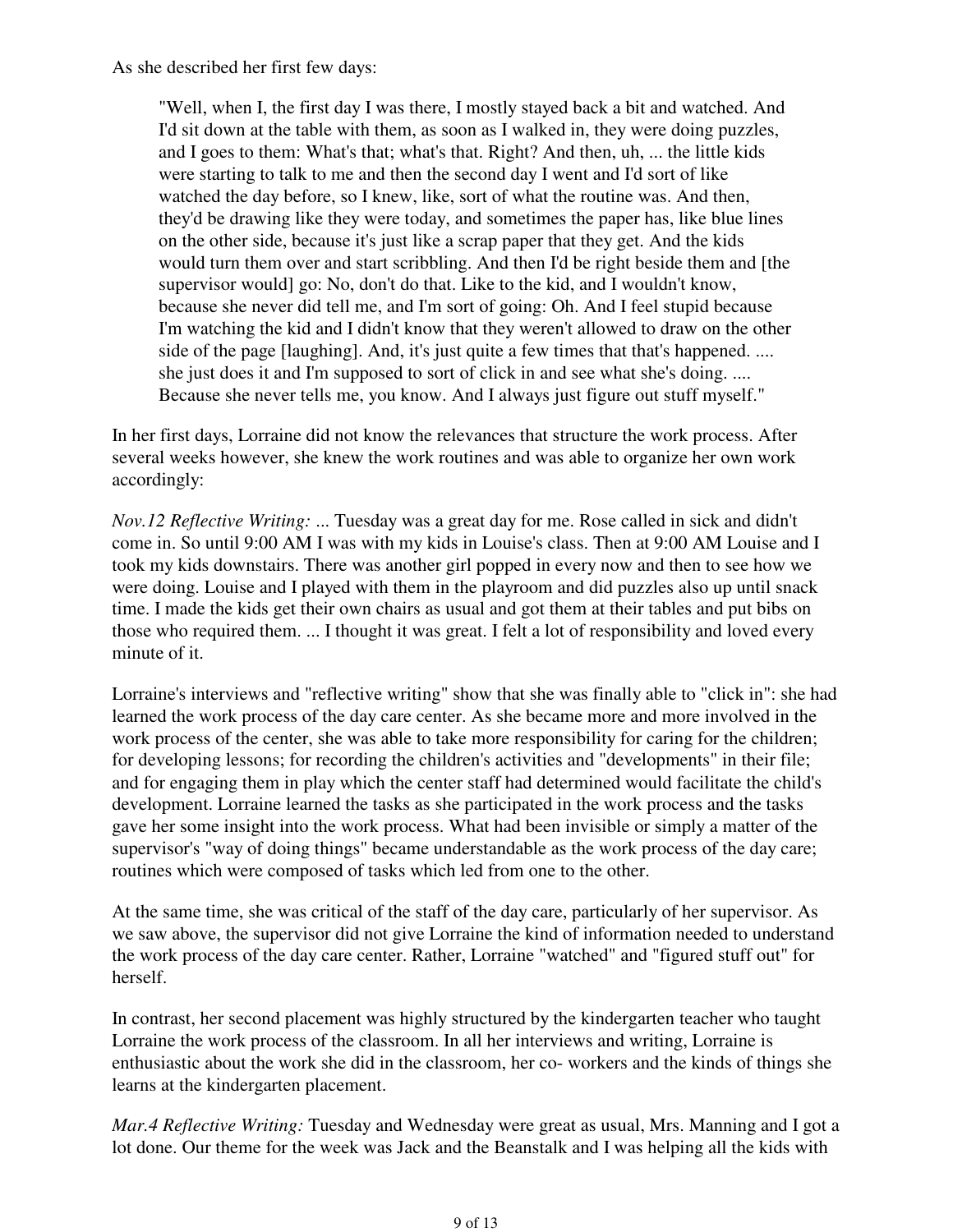their story cards. I also made up a very large bulletin [sic] board for the subject, it took over an hour to do it and it turned out really good. Mrs. Manning was really pleased and said I did a good job and imagination. I also made two large charts for this Tuesday and Wednesday. We are having a jelly bean guess. She and the mothers helper were very happy with my work. I will be in charge of the whole exercise.

In contrast to the day care supervisor, the kindergarten teacher spent a lot of time with Lorraine teaching her how to relate to the students; how to develop lesson plans; how to analyze student behavior in child development terms; and so on. Lorraine compares the two supervisors as follows:

"Rose never gave me any explanation for doing anything. Like, I'd ask her something and she'll go: Well, I just do this because Sharon says I have to. Or she never really told me why, like in what way it was helping the kids or anything. Whereas Mrs. Manning, like when we have our breaks, she'll have three Grade Eights that come in and help, sort of, like, and play games with them on their recess after they've had their snack. And we sit there and she'll tell me, she goes: The reason I did this this morning, like put these two kids over here is because I wanted to watch how they work together."

Lorraine worked very hard for Mrs. Manning, taking initiative and responsibility wherever possible. Lorraine's knowledge of the kindergarten work process was very well developed through her CE placement. She was able to see the work of the classroom in such a way that the tasks that needed to be done were visible to her.

The work process of the classroom is organized through a series of textual relations, one of which -- the academic discourse on child development -- is also present in the day care center. In the kindergarten classroom, the child development discourse structures the kinds of toys available; the classroom "centers" the children play at; the lesson plans; the teaching aids; and so on. Teachers must produce report cards and other evaluative materials for the children to take home with them. Most kindergarten teachers encourage the participation of mothers in the work of "developing the child" and most kindergarten classrooms are "open" to the parents. As a consequence, kindergarten teachers are skilled at discussing their students and their activities in the textual terms that organize their work process. There are other textual relations which intersect in the classroom, such as the teacher certification process and the Ministry of Education dispersal of funding and resources. The child development discourse and the textual requirements of the public schooling process combine to produce a classroom work process which is necessarily visible. For Lorraine, the work process was made as observable as possible by the supervising teacher. Lorraine was able to participate in a work process through the tasks assigned by the teacher and verbally located in a textually mediated work organization.

#### **Summary**

The placement experiences of the three students were very different. The clerical worker was evaluated poorly by her co- workers for her work habits, for her clerical skills but not for her social skills on the job. Marie herself was dissatisfied with her work placement and considered herself to be better "working with people" than doing the tasks of a clerical worker. The nursing home assistant was evaluated highly by both nursing staff and administration. Kathy was not interested in pursuing geriatric nursing further but considered that her choice of future career as a nurse was a good one based on her experience in the nursing home. The child care worker was successful in both her work placements. However, the day care center was more frustrating and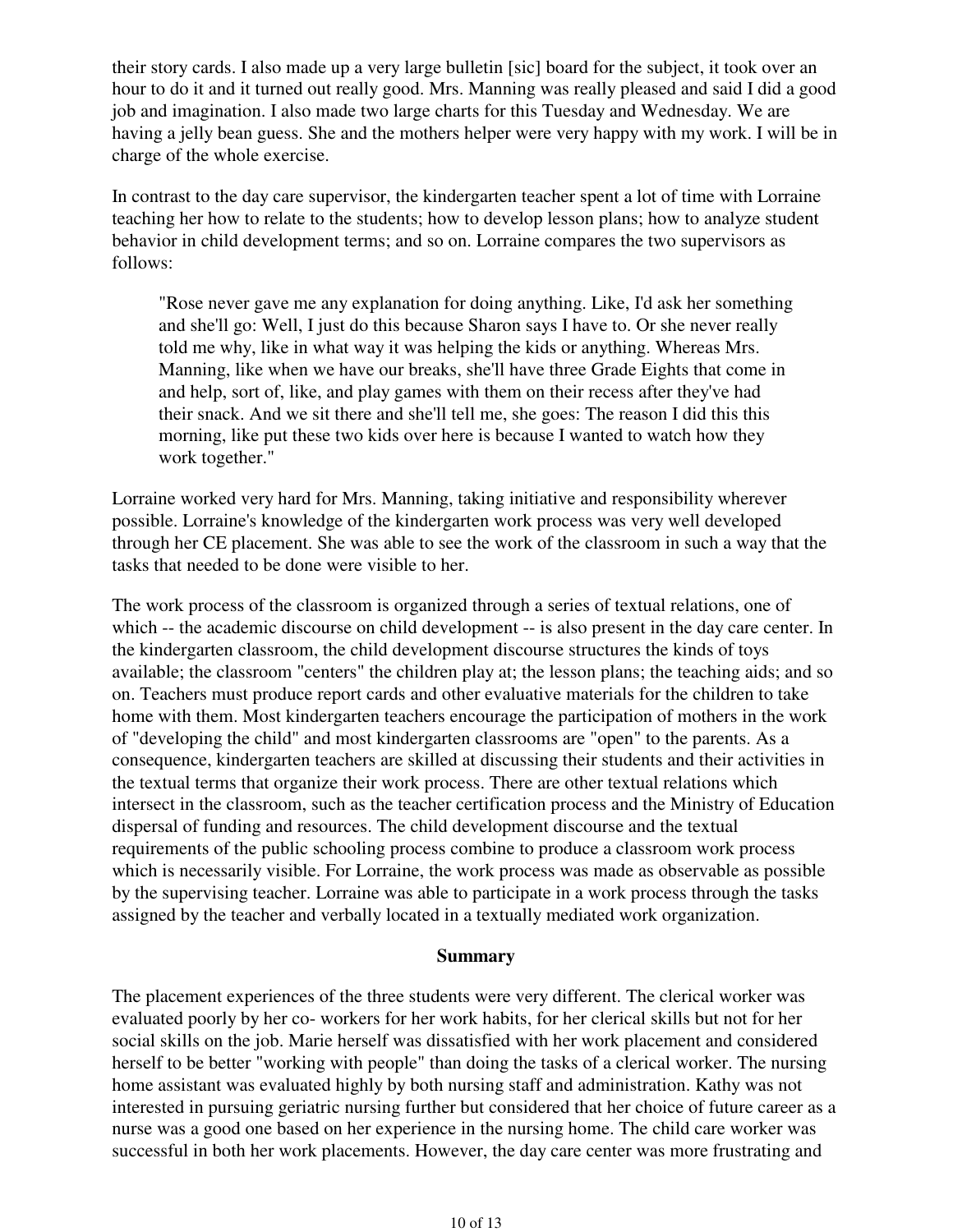gave Lorraine few learning opportunities. In contrast, the kindergarten classroom was a very exciting place for Lorraine to work. Her relationship with the teacher was one in which the teacher's work process was made available to Lorraine and became the basis on which she participated in the work of the classroom.

### **Conclusion**

Exploring the textual organization of the work sites is one method for analyzing students' participation in the work process. Moore (1981, 1984, 1986) has recommended that the concept of "tasks" is more effective for constructing and assessing the "curriculum of experience" than a focus on work habits or attitudes to work (Moore 1981, 1984, 1986) . The student experiences reviewed here show the limitations of both for understanding students' CE experiences. Work, when conceived of as a series of "tasks" or "skills" performed by workers with good or bad "work habits", obscures the character of the work sites and indeed of the labor process. I suggest it also shifts students' knowledge away from an understanding of the social processes that have shaped their work experience: the world of work becomes the individual experience of work. Pedagogically, it limits the pos- sibilities for bringing the changing labor process under scrutiny by those moving from school to the "world of work", the criticism leveled at CE by Watts (1983).

As Simon and Dippo point out, "Experience should never be celebrated uncritically." (1987:6) As an educational program, CE curriculum could be informed by a conception of work as a textually- mediated work process unique to each work organization but linked socially and economically through texts to other facets of the social relations of production and reproduction. This understanding of the work place that will expand students' understanding of the work process and provide the basis for descriptions of their experience that are both individually informative and socially educated.

### REFERENCES

COHEN, P. (1982) School for Dole, New Socialist 3, Jan/Feb.

MINISTRY OF EDUCATION, Ontario Schools, Intermediate and Senior Divisions (Grades 7-12/OACs): Program and Diploma Requirements (OSIS), Government of Ontario, 1984.

MINISTRY OF EDUCATION (1988a) Curriculum Policy Document for the Intermediate and Senior Divisions, Validation Draft, Cooperative Education, Government of Ontario, January.

MINISTRY OF EDUCATION (1988b) Cooperative Education Resource Document: Draft January.

MOORE, D.T. (1981) "Discovering the Pedagogy of Experience" Harvard Educational Review 51 (2) p.286-300.

MOORE, D.T. (1984) "Working Knowledge: Toward a Conception of the Curriculum of Experience". Unpublished manuscript, April.

MOORE, D.T. (1986) "Learning at Work: Case Studies in Non-School Education" Anthropology and Education Quarterly 17 (3) September, p. 166-184.

NICHOLS, E. (1985) Monitoring Co-operative Education Programs Toronto: The Guidance Centre, University of Toronto.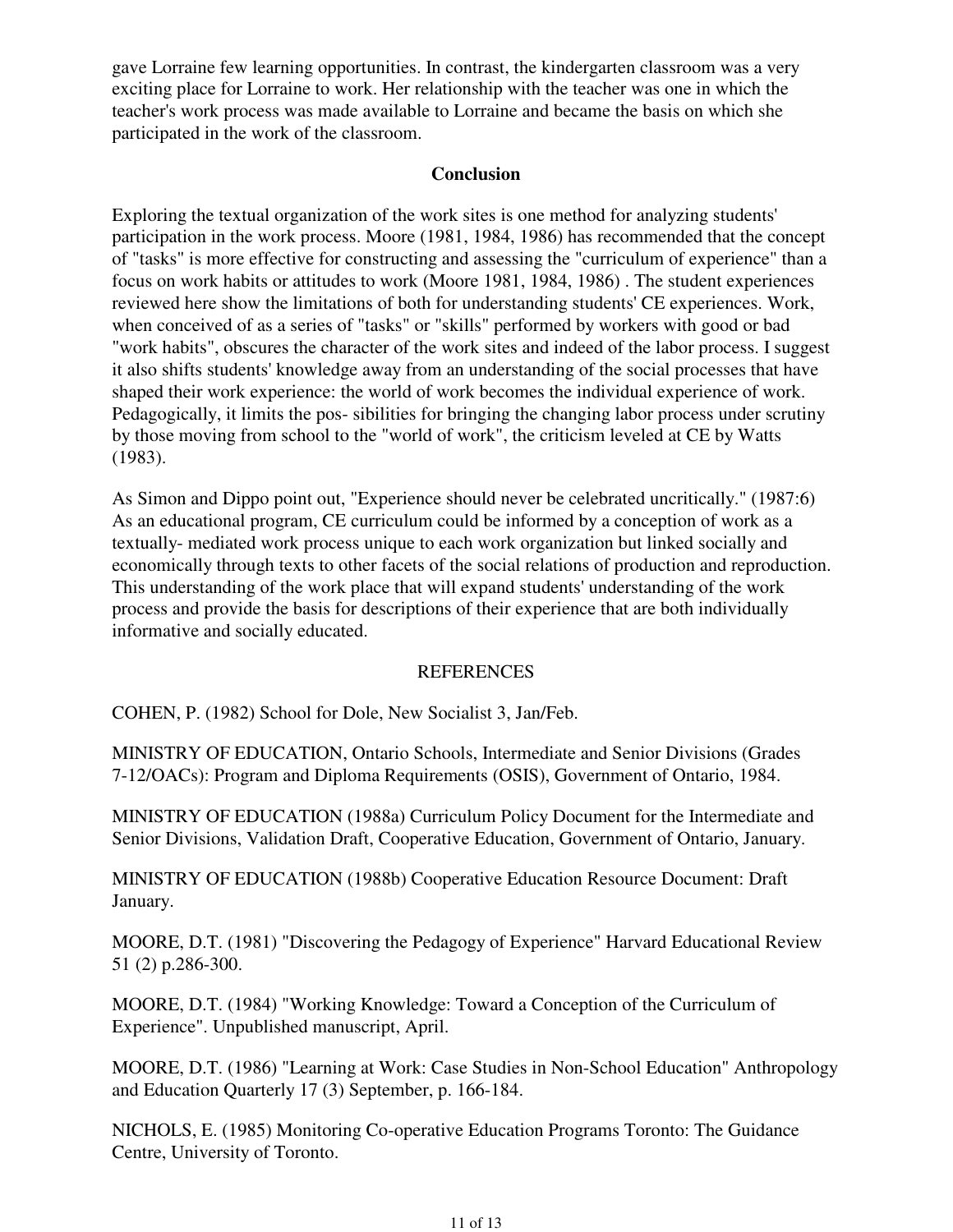SCOTT, Ian (1979) Work and Study: Some Model Programs Toronto: Learnxs Press.

SHAUGHNESSY, P. (1985) Co-operative Education Evaluation Toronto: The Guidance Centre, University of Toronto.

SMITH, Dorothy E. (1990a) The Conceptual Practices of Power: A Feminist Sociology of Knowledge Boston: Northeastern University Press. SMITH, Dorothy E. (1990b) Texts, Facts and Femininity: Exploring the Relations of Ruling Routledge: London.

WATTS, A.G.(1983) Work Experience and Schools London: Heinemann.

#### **Copyright 1993 by the** *Education Policy Analysis Archives*

*EPAA* can be accessed either by visiting one of its several archived forms or by subscribing to the LISTSERV known as EPAA at LISTSERV@asu.edu. (To subscribe, send an email letter to LISTSERV@asu.edu whose sole contents are SUB EPAA your-name.) As articles are published by the *Archives*, they are sent immediately to the EPAA subscribers and simultaneously archived in three forms. Articles are archived on *EPAA* as individual files under the name of the author and the Volume and article number. For example, the article by Stephen Kemmis in Volume 1, Number 1 of the *Archives* can be retrieved by sending an e-mail letter to LISTSERV@asu.edu and making the single line in the letter read GET KEMMIS V1N1 F=MAIL. For a table of contents of the entire ARCHIVES, send the following e-mail message to LISTSERV@asu.edu: INDEX EPAA F=MAIL, that is, send an e-mail letter and make its single line read INDEX EPAA F=MAIL.

The World Wide Web address for the *Education Policy Analysis Archives* is http://olam.ed.asu.edu/epaa

*Education Policy Analysis Archives* are "gophered" at olam.ed.asu.edu

To receive a publication guide for submitting articles, see the *EPAA* World Wide Web site or send an e-mail letter to LISTSERV@asu.edu and include the single line GET EPAA PUBGUIDE F=MAIL. It will be sent to you by return e-mail. General questions about appropriateness of topics or particular articles may be addressed to the Editor, Gene V Glass, Glass@asu.edu or reach him at College of Education, Arizona State University, Tempe, AZ 85287-2411. (602-965-2692)

### **Editorial Board**

| John Covaleskie<br><b>Syracuse University</b>                            | <b>Andrew Coulson</b>                        |
|--------------------------------------------------------------------------|----------------------------------------------|
| Alan Davis                                                               | Mark E. Fetler                               |
| University of Colorado--Denver                                           | mfetter@ctc.ca.gov                           |
| Thomas F. Green<br><b>Syracuse University</b><br>tfgreen@mailbox.syr.edu | Alison I. Griffith<br>agriffith@edu.yorku.ca |
| Arlen Gullickson                                                         | Ernest R. House                              |
| gullickson@gw.wmich.edu                                                  | ernie.house@colorado.edu                     |
| Aimee Howley                                                             | Craig B. Howley                              |
| ess016@marshall.wynet.edu                                                | u56e3@wynym.bitnet                           |
| William Hunter                                                           | Richard M. Jaeger                            |
| hunter@acs.ucalgary.ca                                                   | rmjaeger@iris.uncg.edu                       |